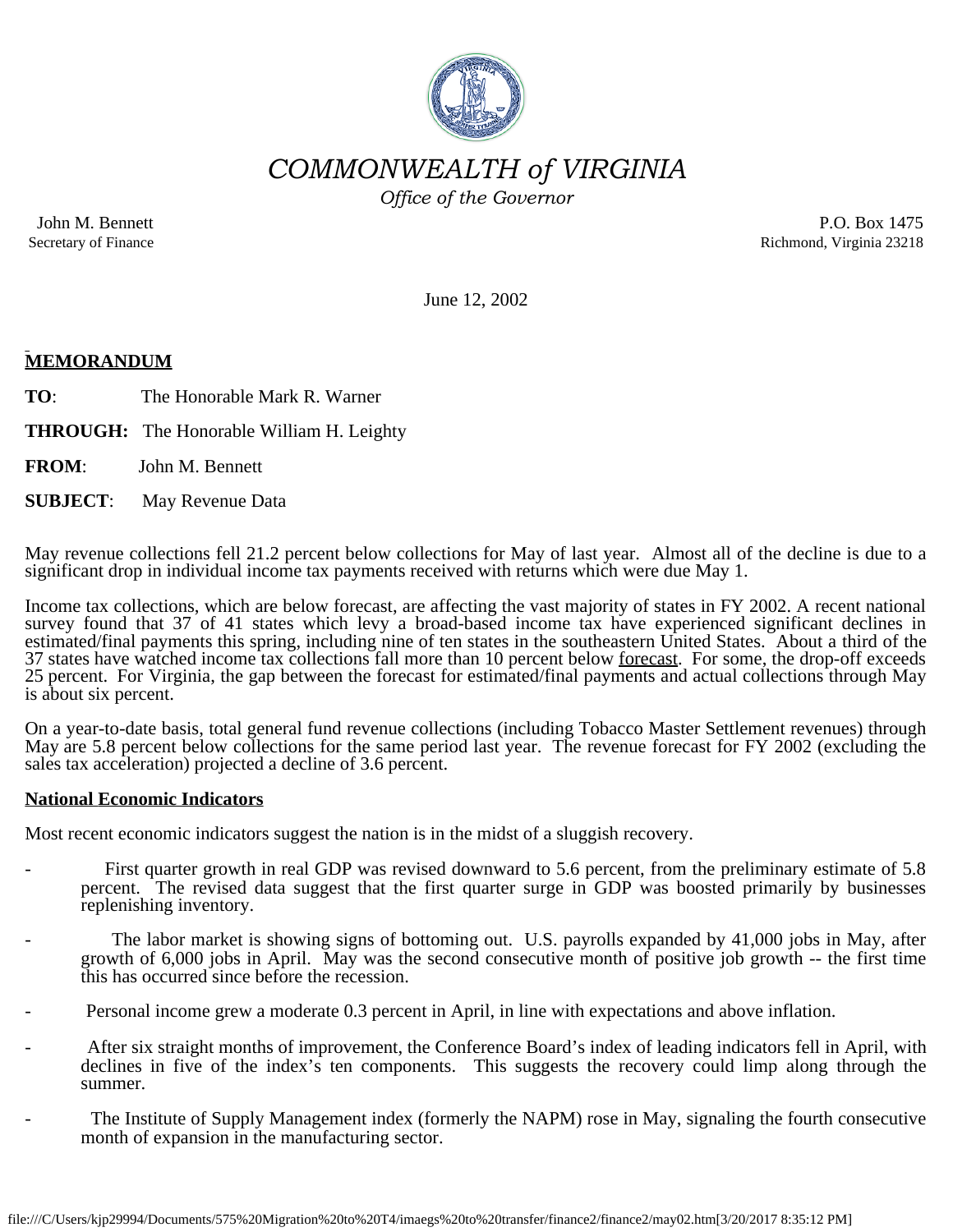# **The Virginia Economy**

Employment data continue to suggest that Virginia is lagging the national economic recovery. Employment in Virginia declined by 0.9 percent in April, compared to April of last year. Particularly significant are job losses in Northern Virginia, which totaled 1.6 percent in April. Trend data suggests, however, that the employment picture statewide and in Northern Virginia is stabilizing.

The Virginia Leading Index fell in April, largely as the result of a drop in auto registrations and building permits – two areas of the economy that had been resistant to recession-related declines. At least some of the decline in auto registrations is due to delays in renewal notice mailings caused by changes in fees enacted this past legislative session.

### **May Revenue Collections**

May is a key month for general fund revenues because a substantial portion of individual income taxes become due. Total collections for May fell 21.2 percent. Weakness in individual income tax payments accounts for over 80 percent of this decline. Most of the remaining percentage decline is due to one-time Medicaid reimbursements last May, which artificially boosted revenue collections last May.

Overall, revenue collections through May are well below the amount required to meet the annual estimate.

*Individual Income Tax Withholding (58% of general fund revenues)*: Withholding collections dropped 1.1 percent below collections for last May. Although some of the decline is due to timing, year-to-date growth of 2.3 percent is below the official estimate of 3.5 percent. Strong withholding growth in June would be needed in order to reach the withholding forecast for the year.

*Individual Income Tax Refunds*: In May, the Department of Taxation issued 265,000 income tax refunds totaling \$127.4 million. For the year, the average refund is up 15 percent -- about twice the estimated increase on whic refund forecast was based.

Through May, individual income tax refunds have exceeded the FY 2002 forecast total by \$52.1 million. Since the beginning of the filing season in January, the Department has issued over 2.2 million refunds – 385,000 more than last filing season, and considerably more than in any filing season on record.

*Individual Income Tax Nonwithholding (14% of general fund revenues)*: Nonwithholding collections in May, which include both final payments for tax year 2001 and the first estimated payment for tax year 2002, declined by 42.2 percent below last May's collections. Within this overall total, final payments which were due May 1 fell about twice as much as expected. The forecast anticipated a reduction of about 20 percent in final payments. Final payments actually fell 37 percent.

The first estimated payment for tax year 2002, which was also due May 1, was about equal to last year's collections. At this level, estimated payments in fiscal year 2002 are down about 7 percent -- very close to the forecast of -10 percent.

Given the large decline in final payments and the continuing surge in income tax refunds, there is a high degree of uncertainty about whether the second estimated payment for tax year 2002, which is due June 15, will also fall close to the forecast.

*Sales Tax* (*21% of general fund revenues)*: Sales tax collections for May increased by 2.0 percent. On a year-to-date basis, collections are at 0.1 percent growth – equal to the annual estimate required by the current forecast (excluding the acceleration of sales tax collections expected in June). This is the first time since November, 2000, that there have been three consecutive monthly increases in sales tax collections.

#### **Other Revenue Sources**

May was not a significant month for a number of other revenue sources, such as corporate income tax and insurance premiums. The following list provides data on other key taxes:

|                                       | Year-to-Date | Required to<br><b>Meet Estimate</b> |
|---------------------------------------|--------------|-------------------------------------|
| Corporate (2.7% GF revenues)          | $-20.5\%$    | $-18.7\%$                           |
| Insurance Premiums (2.6% GF revenues) | 10.4%        | $7.4\%$                             |